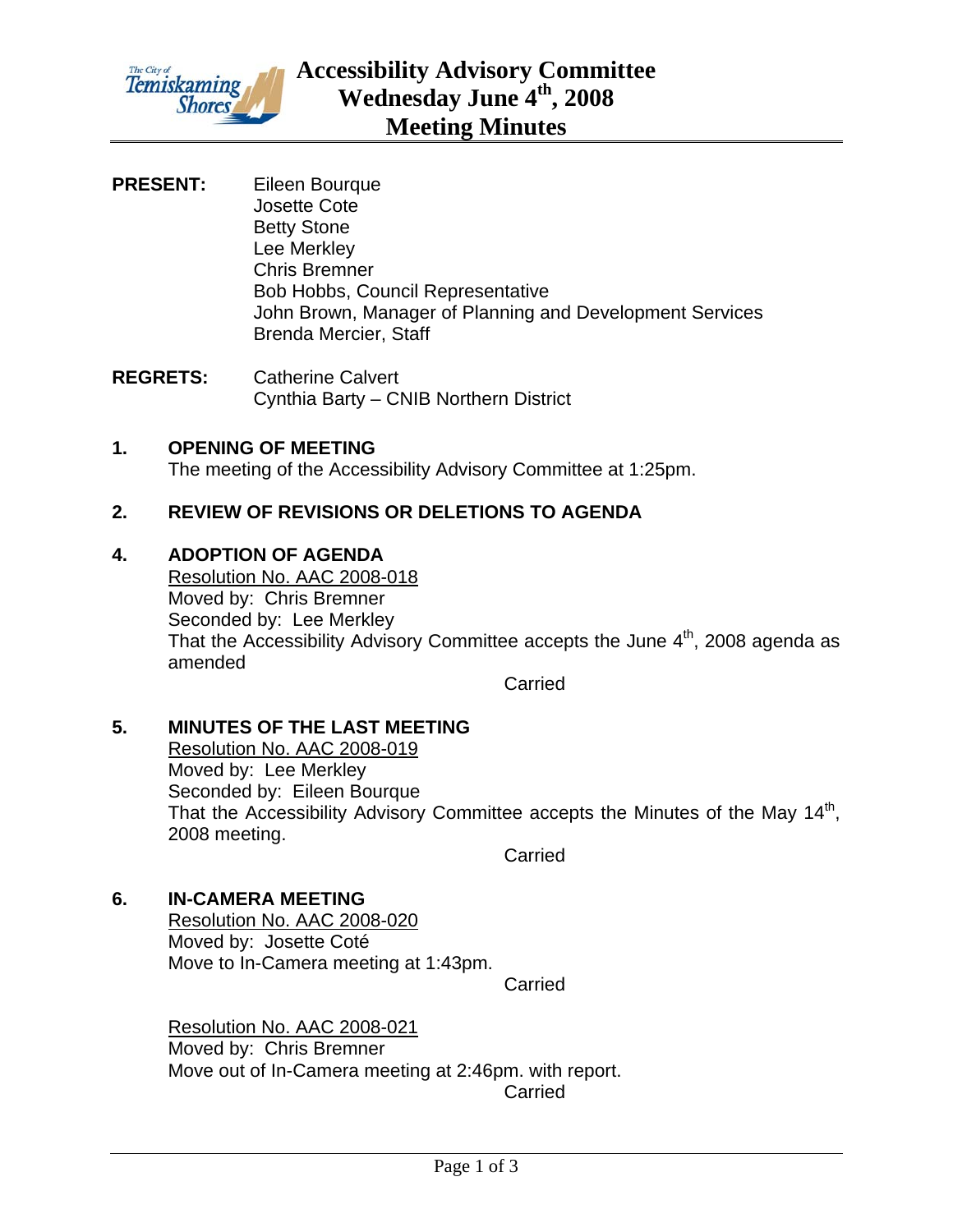

Resolution No. 2008-022 Moved by: Eileen Bourque Seconded by: Josette Coté Accessibility Advisory Committee to direct the Chairperson Betty Stone to answer correspondence that came before this Committee from NELHIN.

Carried

Resolution No. 2008-023 Moved by: Josette Coté Seconded by: Eileen Bourque Letters of commendation to be sent to RBC New Liskeard Branch and Scotia Bank Haileybury Branch regarding Accessible services.

Carried

Resolution No. 2008-024 Moved by: Josette Coté Seconded by: Eileen Bourque Letters to be sent supporting the Port Colborne resolution to relevant groups/persons/agencies.

Carried

# **7. UNFINISHED BUSINESS**

Terms of Reference

# **8. CORRESPONDENCE**

#### **Incoming**

A letter was received from Scotia Bank, Haileybury Branch regarding Accessible parking spot which has already been dealt with by Council. **Outgoing** - None

- **9. REPORTS** None
- **10. NEW BUSINESS** None
- **11. TRAINING AND EDUCATION** None
- **12. COMMITTEE REPORTS** None

## **13. NEXT MEETING**

Wednesday July 16th, 2008 at 1:00pm. – CITY HALL @ 325 Farr Drive